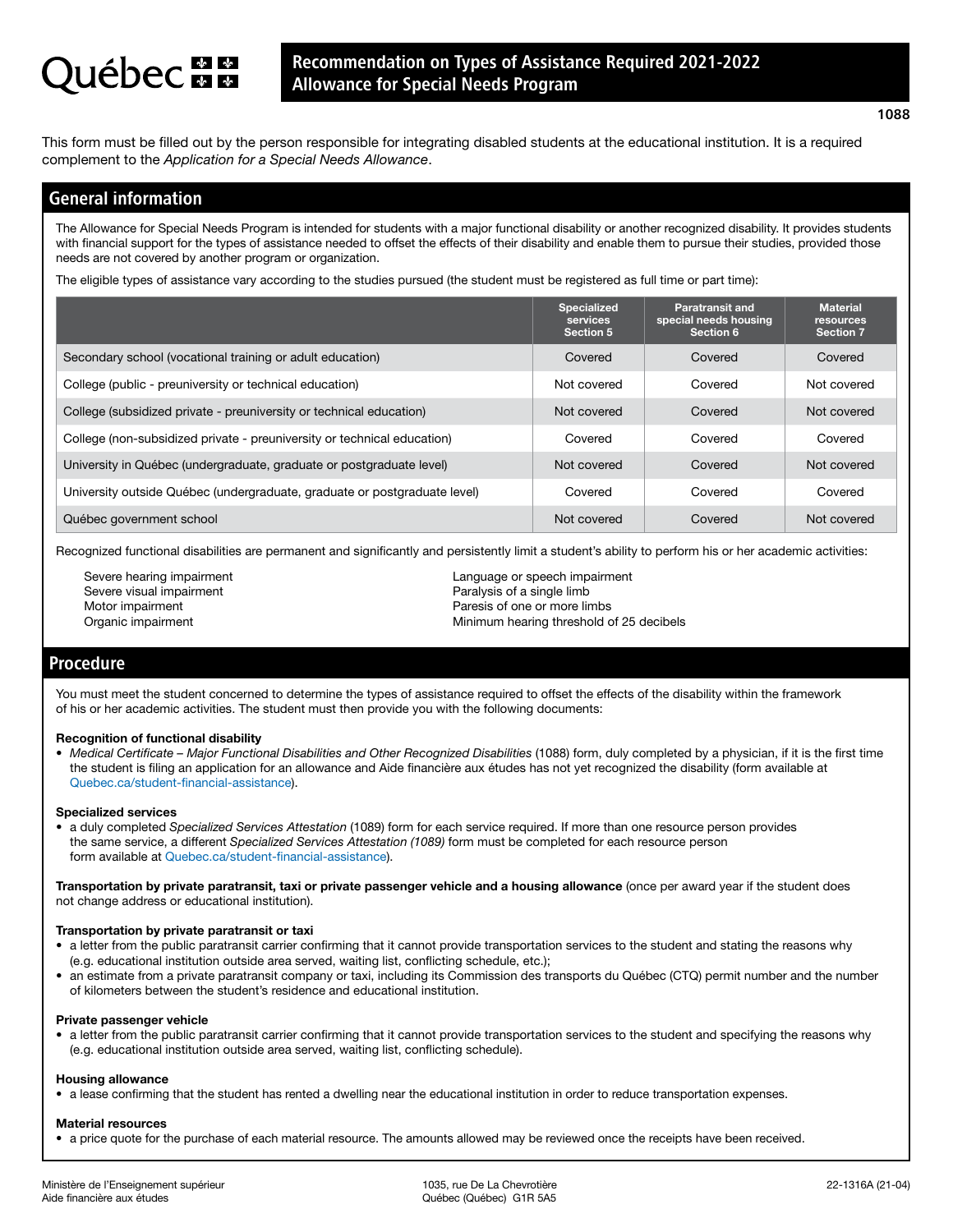## Procedure (cont.)

### If you are filling out this form for the first time for the award year concerned:

- Once you have all the required documents in hand, use your computer to fill out the form, following the instructions below for each section concerned:
	- Sections 1, 2 and 3: compulsory.
	- Section 4: subsection 4A or 4B, depending on the student's level of education and program for the full award year.
	- Sections 5, 6 and 7: according to the type of assistance recommended for the student, for the first period of study only, respecting the rules of the Allowance for Special Needs Program.
- Give the supporting documents back to the student, along with a copy of all the pages of the form and keep a copy for your files. The student must send us a copy of this form and include all the supporting documents required to analyze his or her file. All the documents must be attached to the transmittal slip, which the student obtains upon filing the online application.

## Before each subsequent period of study:

- Around 60 days before the beginning of the new period of study, you must fill out only the pages containing the following sections:
	- Sections 5, 6 and 7: according to the type of assistance recommended for the student, for the period of study concerned only, respecting the rules of the Allowance for Special Needs Program.
- Give a copy of these pages to the student and keep a copy for your files. The student must send us a copy of these pages.

Important! All sections related to student needs must be filled out then submitted at one time. Upon receipt of a recommendation, Aide financière aux études will assume that all needs of the student have been considered. However, if an academic change occurs during a period of studies (for example, dropping one or more courses or course cancellation), Aide financière aux études must be informed by a modified *Recommendation on Types of Assistance Required – Allowance for Special Needs Program* (1088) form and, if applicable (for an initial payment) the cheque must be sent back to Aide financière aux études. If the initial payment was made by direct deposit, any needed adjustments will be made to subsequent payments or, if required, a customer account will be created.

## Useful information for the student

- *The Financial Assistance Statement* issued by Aide financière aux études will inform you of the exact amount to be awarded to you. You will find that statement on our Web site at [Quebec.ca/student-financial-assistance](http://www.Quebec.ca/student-financial-assistance). Simply click on *Access My Student Financial File.*
- However, the amounts allowed may be reviewed once the receipts and invoices have been received.
- If the purchase of a desktop or a laptop computer is recommended, it is preferable to check the *Financial Assistance Statement* before making the purchase. Reimbursable items include the computer, screen, keyboard, mouse and printer and, if applicable, system software and office suite software such as word processing, spreadsheet and presentation. These expenses can only be reimbursed once in a lifetime. Expenses incurred to purchase a carrying bag or speakers are only reimbursed if the recommendation specifies how that material offsets the effects of a disability. Antivirus software, extended warranty expenses and installation fees are not reimbursed.
- At the end of each period of study, you must send all your receipts and invoices to Aide financière aux études. Regarding the purchase of material resources, you must send us a detailed invoice that has been issued by the retailer. For specialized and paratransit services, you can use the *Receipt for required assistance services – Allowance for Special Needs Program* (1090) form. That form must be filled out and signed by the carrier or the resource person delivering the service, and by yourself. You can find that form in the *Forms* section of our Web site. If you don't use that form, be sure that the receipt that you send includes all the information the form provides. Remember to write the expression *Special needs,* as well as your permanent code and the award year concerned on the receipt. It is preferable that you send all your invoices and receipts in a single transmittal.
- Receipts for paratransit services, specialized services and invoices for material resources must be sent within 30 days of the end of the period of study concerned. In the case of an allowance for the repair or replacement of a device, the receipt confirming the payment (the word "Paid" must appear on it) must be sent no later than 60 days after the assistance is paid out.
- If you have filed an application for an allowance for special needs after the period of study for which you required assistance, you must submit, at the same time, the recommendation covering that period of study as well as the receipts and invoices related to that assistance, so that the exact amount of the allowance to be paid can be determined. If this is the case, the receipts and invoices can be submitted after the 30 day period mentioned above.
- Be sure to keep a copy of all your documents (e.g. receipts, invoices, *Specialized Services Attestation form*, price quotes, recommendations).
- Aide financière aux études reserves the right to obtain the opinion of a physician or organization that specializes in services for people with major functional or other recognized disabilities.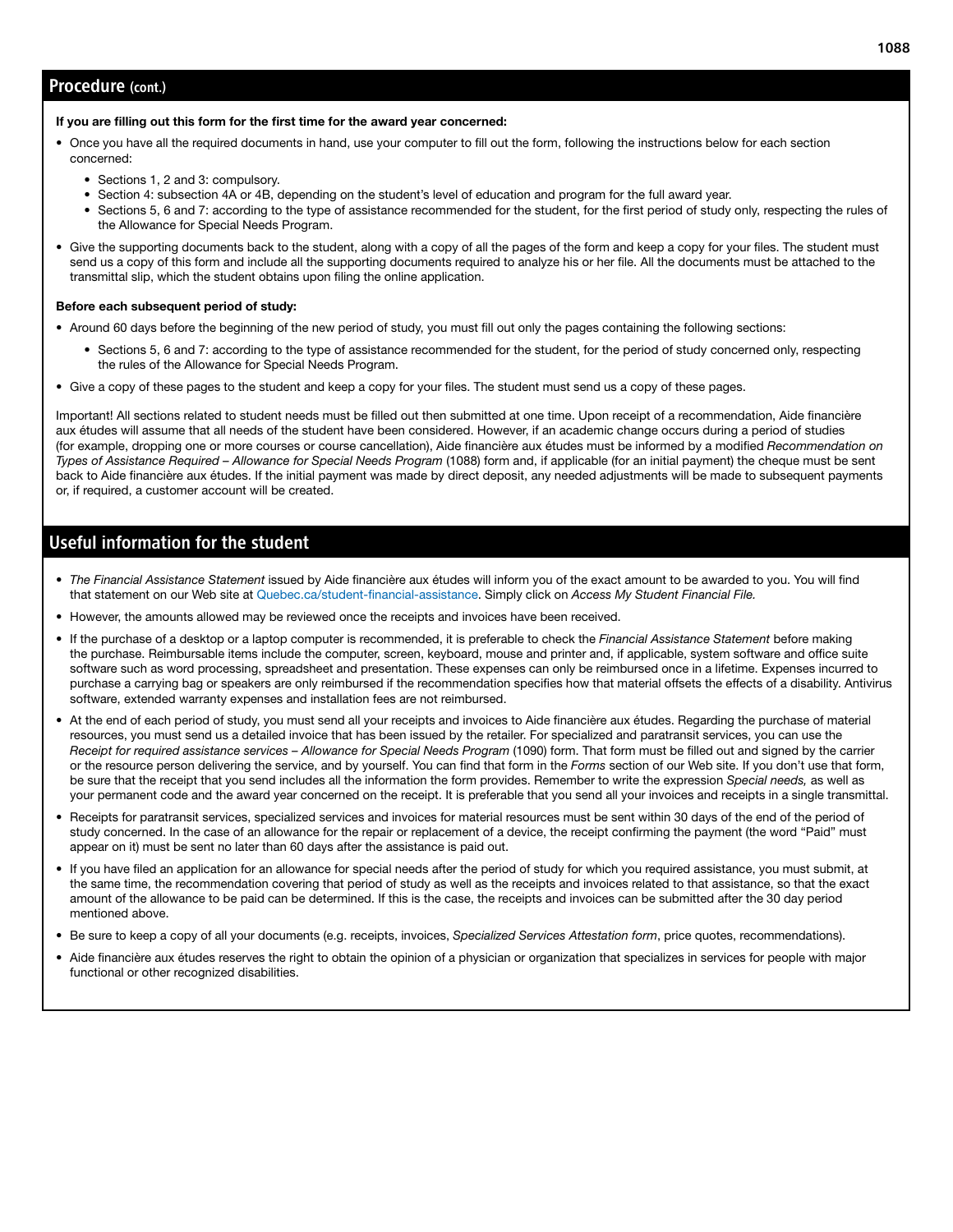# Québec au

This form must be filled out by the person responsible for integrating disabled students at the educational institution. It is a required complement to the *Application for a Special Needs Allowance.* Electronic signatures are not accepted.

| Permanent code assigned by the Ministère<br>Date of birth<br>M<br>D                                                                                                                                                                                                                                                                                                                                                                                                   |
|-----------------------------------------------------------------------------------------------------------------------------------------------------------------------------------------------------------------------------------------------------------------------------------------------------------------------------------------------------------------------------------------------------------------------------------------------------------------------|
|                                                                                                                                                                                                                                                                                                                                                                                                                                                                       |
| Select from one of the lists below the level of education corresponding to the studies pursued.                                                                                                                                                                                                                                                                                                                                                                       |
| <b>Continuous path</b><br>Secondary level - Adult education<br>Secondary level - Vocational training (DVS)<br>Secondary level - Vocational training (AVS)<br>College - Pre-university studies (accelerated DCS)<br>College - Attestation of college studies (ACS)<br>Code assigned by Ministère (if known)<br>Stamp<br>compulsory<br>Program code (if known)<br>The stamp or seal of the institution attests to the fact that the educational information provided is |
| Section 3 - Identification and signature of the person responsible for integrating disabled students                                                                                                                                                                                                                                                                                                                                                                  |
| Ext.<br>Telephone<br>Area code<br>Fax<br>Area code<br>Date<br>D<br>M                                                                                                                                                                                                                                                                                                                                                                                                  |
|                                                                                                                                                                                                                                                                                                                                                                                                                                                                       |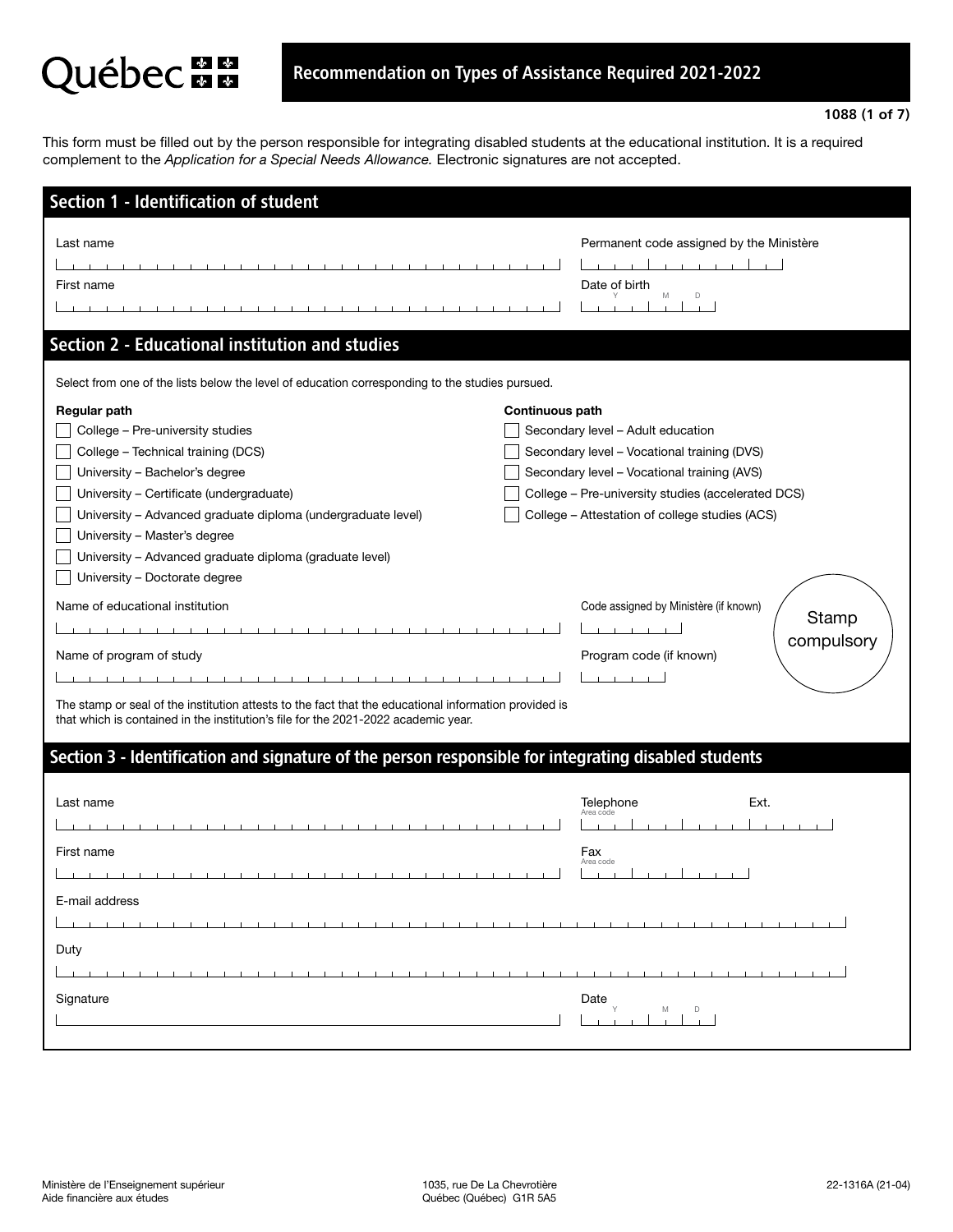| First name                                                                                                                                                                                                          |      | Permanent code assigned by the Ministère |        |
|---------------------------------------------------------------------------------------------------------------------------------------------------------------------------------------------------------------------|------|------------------------------------------|--------|
|                                                                                                                                                                                                                     |      |                                          |        |
| Section 4 - Information regarding studies                                                                                                                                                                           |      |                                          |        |
|                                                                                                                                                                                                                     |      |                                          |        |
| A. Regular path                                                                                                                                                                                                     |      |                                          |        |
| You must fill out this subsection if you specified in section 2 that the student is pursuing studies based on a regular path.                                                                                       |      |                                          |        |
| You must specify all the periods during which the student plans to be studying during the 2021-2022 academic year.                                                                                                  |      |                                          |        |
| Type of studies                                                                                                                                                                                                     | Fall | Winter                                   | Summer |
| College - Pre-university studies                                                                                                                                                                                    |      |                                          |        |
| College - Technical training                                                                                                                                                                                        |      |                                          |        |
| University - Undergraduate                                                                                                                                                                                          |      |                                          |        |
| University - Graduate (master's with thesis)                                                                                                                                                                        |      |                                          |        |
| University - Graduate (master's without thesis)                                                                                                                                                                     |      |                                          |        |
| University - Postgraduate                                                                                                                                                                                           |      |                                          |        |
| Academic                                                                                                                                                                                                            | Fall | Winter                                   | Summer |
| <b>Studies</b>                                                                                                                                                                                                      |      |                                          |        |
| Practicum                                                                                                                                                                                                           |      |                                          |        |
| Thesis writing (Master's)                                                                                                                                                                                           |      |                                          |        |
| Thesis deposit (Master's)                                                                                                                                                                                           |      |                                          |        |
| Dissertation writing (Doctoral)                                                                                                                                                                                     |      |                                          |        |
| Dissertation deposit (Doctoral)                                                                                                                                                                                     |      |                                          |        |
| Status recognized by educational institution                                                                                                                                                                        | Fall | Winter                                   | Summer |
| Full-time student                                                                                                                                                                                                   |      |                                          |        |
| Part-time student                                                                                                                                                                                                   |      |                                          |        |
| Number of hours (college studies)                                                                                                                                                                                   |      |                                          |        |
| Number of credits (university studies)                                                                                                                                                                              |      |                                          |        |
| If the courses followed during a period of study correspond to less than 6 credits or less than 76 course hours, you must specify below whether those<br>courses equal a minimum of 20 hours of teaching per month. |      |                                          |        |
| No<br>Yes                                                                                                                                                                                                           |      |                                          |        |
|                                                                                                                                                                                                                     |      |                                          |        |
| Comments                                                                                                                                                                                                            |      |                                          |        |
|                                                                                                                                                                                                                     |      |                                          |        |
|                                                                                                                                                                                                                     |      |                                          |        |
|                                                                                                                                                                                                                     |      |                                          |        |
|                                                                                                                                                                                                                     |      |                                          |        |
|                                                                                                                                                                                                                     |      |                                          |        |
|                                                                                                                                                                                                                     |      |                                          |        |
| Signature of the person responsible for integrating disabled students                                                                                                                                               |      | Date                                     |        |
|                                                                                                                                                                                                                     |      |                                          |        |

**The Committee Committee** 

 $\mathbf{I}$  $\mathbf{L}$ 

Last name

 $\sim$  $\overline{1}$   $\overline{1}$  $\mathbf{L}$ 

 $\Box$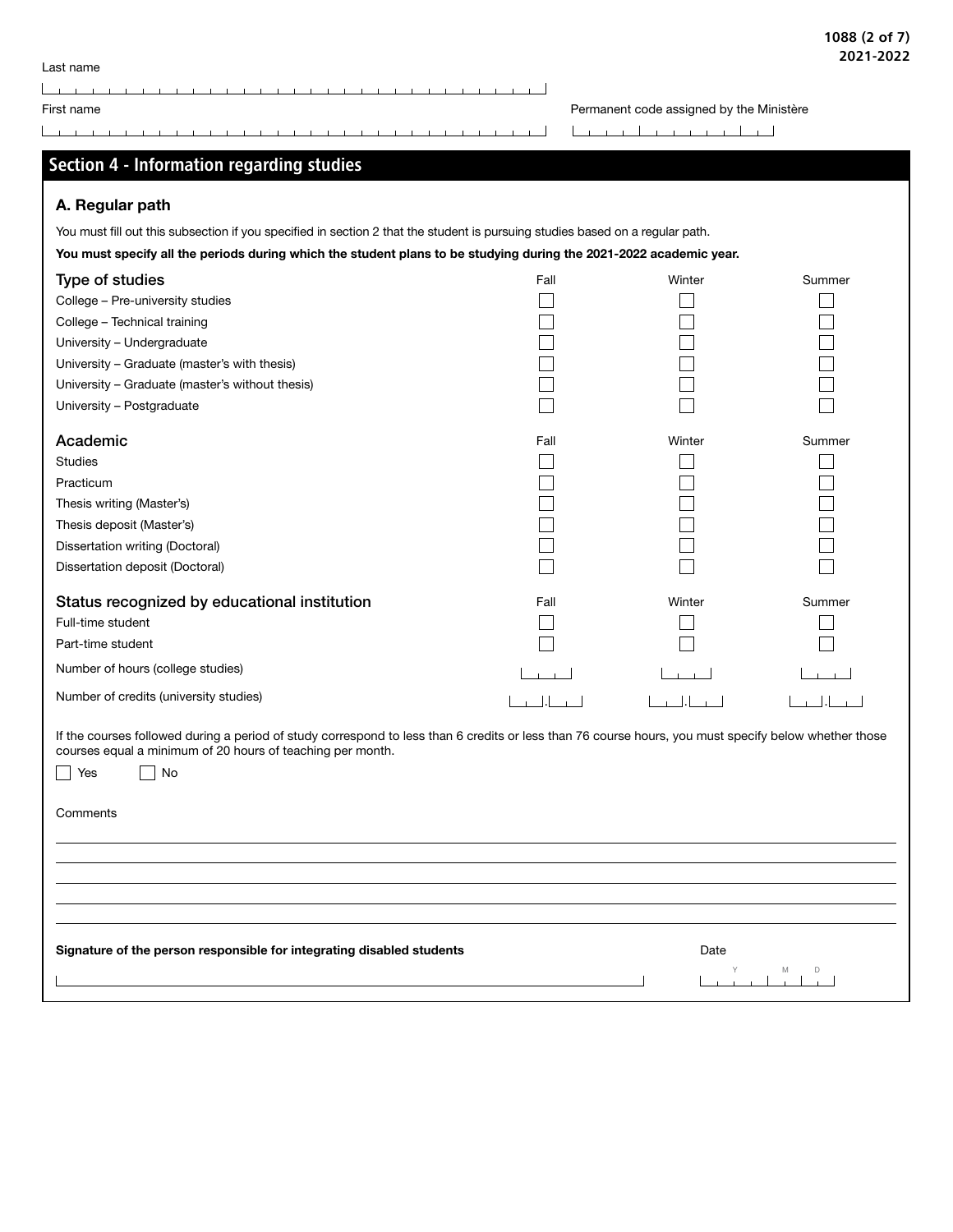| Last name |  |  |  |
|-----------|--|--|--|
|           |  |  |  |

 $\overline{\phantom{a}}$ the contract of the contract of  $\mathbf{r}$  $\mathbf{L}$  $\mathbf{r}$  $\mathbf{I}$ 

First name **Permanent code assigned by the Ministère Permanent code assigned by the Ministère** 

|                           | Section 4 - Information regarding studies (cont.)                                                                                                                                                                      |                                |                                          |                      |                        |                                         |
|---------------------------|------------------------------------------------------------------------------------------------------------------------------------------------------------------------------------------------------------------------|--------------------------------|------------------------------------------|----------------------|------------------------|-----------------------------------------|
| <b>B. Continuous path</b> |                                                                                                                                                                                                                        |                                |                                          |                      |                        |                                         |
|                           | You must fill out this subsection if you specified in section 2 that the student is pursuing studies based on a continuous path.                                                                                       |                                |                                          |                      |                        |                                         |
| Type of studies           |                                                                                                                                                                                                                        |                                |                                          |                      |                        |                                         |
|                           | Please select from the two lists below the type of studies pursued.                                                                                                                                                    |                                |                                          |                      |                        |                                         |
| Secondary school          |                                                                                                                                                                                                                        |                                | College                                  |                      |                        |                                         |
| Adult education           |                                                                                                                                                                                                                        |                                | Pre-university studies (accelerated DCS) |                      |                        |                                         |
| Vocational training (DVS) |                                                                                                                                                                                                                        |                                | Attestation of college studies (ACS)     |                      |                        |                                         |
| Vocational training (AVS) |                                                                                                                                                                                                                        |                                |                                          |                      |                        |                                         |
|                           | Start and end dates of courses                                                                                                                                                                                         |                                |                                          |                      |                        |                                         |
|                           | You must specify below the start and end dates of the courses for the 2021-2022 award year. Those dates must be between July 1, 2021,<br>and October 31, 2022. Otherwise, you must contact Aide financière aux études. |                                |                                          |                      |                        |                                         |
| Start date of courses     |                                                                                                                                                                                                                        |                                | End date of courses                      |                      |                        |                                         |
| M                         | D                                                                                                                                                                                                                      |                                | M                                        | D                    |                        |                                         |
|                           | Chronology of periods of study                                                                                                                                                                                         |                                |                                          |                      |                        |                                         |
|                           | Please provide the information requested for each period of study for the 2021-2022 award year.                                                                                                                        |                                |                                          |                      |                        |                                         |
| teaching per month.       | If the courses followed correspond to less than 76 hours per period of study, you must specify whether those courses equal a minimum of 20 hours of                                                                    |                                |                                          |                      |                        |                                         |
| Period<br>of study        | Start date of<br>period of study                                                                                                                                                                                       | End date of<br>period of study | Number of<br>course<br>hours             | <b>Activity</b>      | <b>Status</b>          | <b>Minimum</b><br>20 hours<br>per month |
| First                     | M<br>D                                                                                                                                                                                                                 | M<br>D                         |                                          | Studies<br>Practicum | Full time<br>Part time | Yes<br>No                               |
| Second                    | M                                                                                                                                                                                                                      | M<br>D                         |                                          | Studies              | Full time              | Yes                                     |
|                           |                                                                                                                                                                                                                        |                                |                                          | Practicum            | Part time              | No                                      |
| Third                     | M<br>D                                                                                                                                                                                                                 | M<br>D                         |                                          | <b>Studies</b>       | Full time              | Yes                                     |
|                           | M<br>D                                                                                                                                                                                                                 | M<br>D                         |                                          | Practicum            | Part time              | No                                      |
| Fourth                    |                                                                                                                                                                                                                        |                                |                                          | Studies              | Full time              | Yes                                     |
|                           | D<br>M                                                                                                                                                                                                                 | D<br>M                         |                                          | Practicum            | Part time              | No                                      |
| Fifth                     |                                                                                                                                                                                                                        |                                |                                          | <b>Studies</b>       | Full time              | Yes                                     |
| Comments                  |                                                                                                                                                                                                                        |                                |                                          | Practicum            | Part time              | No                                      |

Signature of the person responsible for integrating disabled students Date Date Y M D<br>
I | | | | |  $\overline{\phantom{a}}$  $\overline{\phantom{a}}$  $\mathbf{I}$  $\mathbf{I}$  $\mathbf{1}$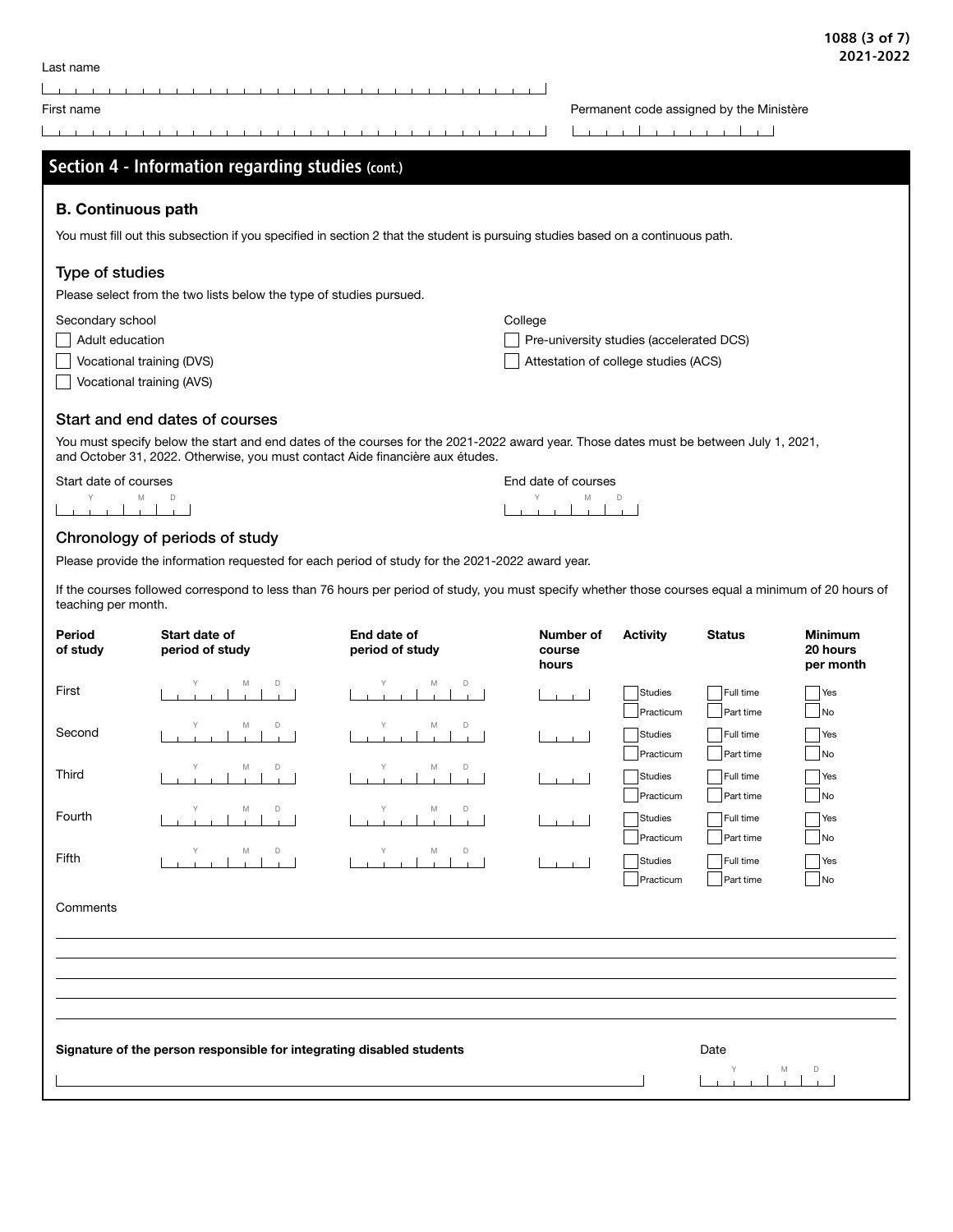Section 5 - Specialized services

First name **Permanent code assigned by the Ministère Permanent code assigned by the Ministère** 

## Details Specialized services are reimbursed exclusively for students enrolled in a vocational training or adult education program, or who are pursuing studies at a non-subsidized private college or a university outside Québec. The maximum number of hours of specialized services that can be reimbursed equals the number of course hours. However, hours may be added if proven required as a result of the student's disability and if they are justified by the person in charge of integrating disabled students. Resource persons that provide more than one specialized service simultaneously to the same beneficiary cannot invoice two different services for any given course. Each of the services must be specified in a services attestation which must be sent to Aide financière aux études to be kept in the student's file. Note that we may use it at a later date for verification purposes. It is recommended that the *Specialized Services Attestation* (1089) form be used for that purpose. It can be obtained from the Web site of Aide financière aux études. Recommendation Please indicate the period of study concerned by this recommendation. (Check one box only.) Regular path **Continuous path** Continuous path First period of study First period of study □ Winter Second period of study Summer Summer Third period of study  $\Box$  Fourth period of study  $\Box$  Fifth period of study For each recommended service, please specify the number of hours the service is required for the period of study concerned. Service **Hours required** Justification (if the number of hours required exceeds the number of course hours)  $\Box$  Reader  $\Box$ □ Note-taker المسمط  $\Box$  Transcriber  $\Box$ | Interpreter المستبطأ | Attendant المستبط  $\mathsf{L}$ (hygiene, travel and school support) If tutoring, please so stipulate in the *Justification* section. Signature of the person responsible for integrating disabled students **Date** Date Y M D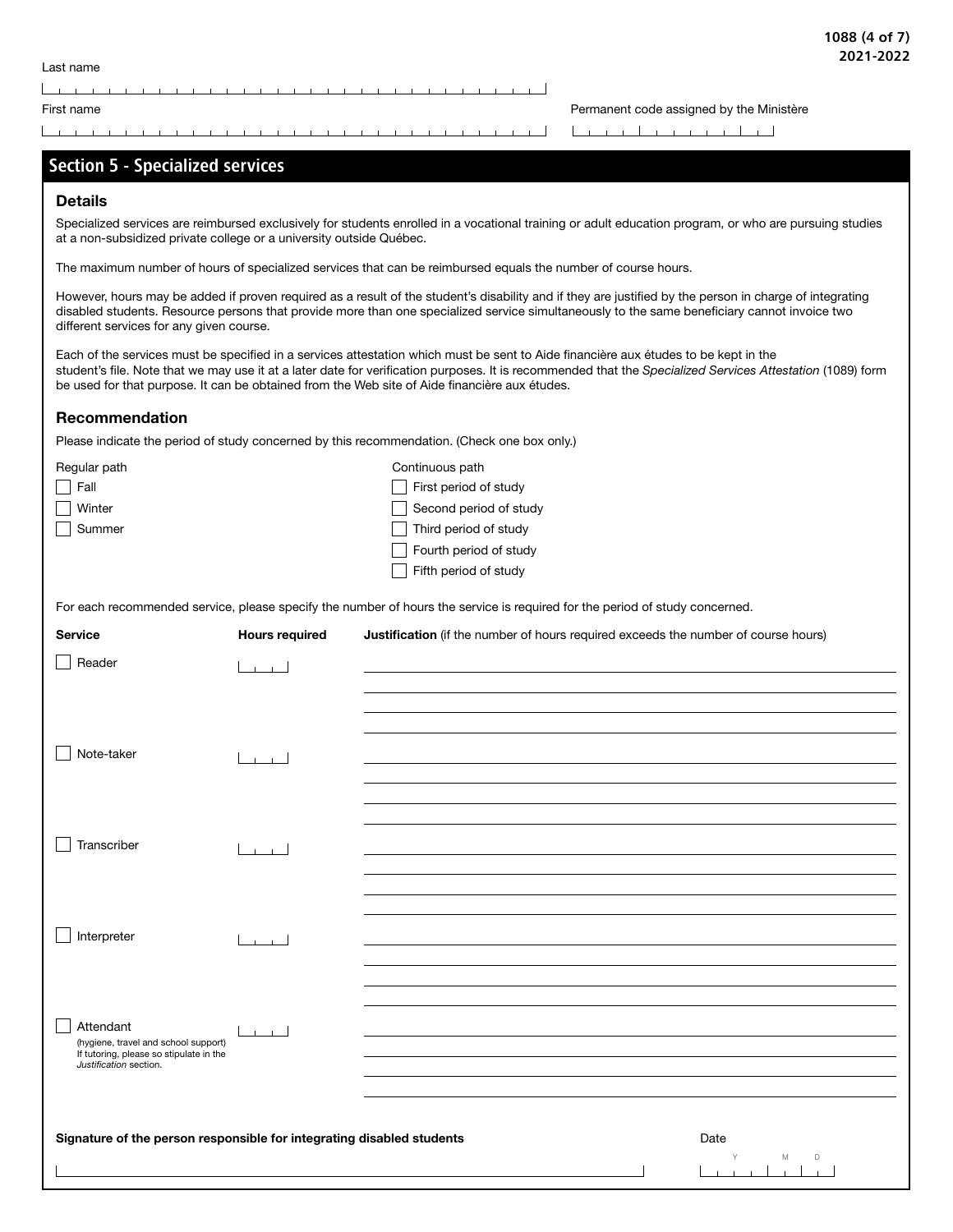<u> La maria de la caractería de la caractería de la caractería de la caractería de la caractería de la caractería de la caractería de la caractería de la caractería de la caractería de la caractería de la caractería de la c</u>

## 1088 (5 of 7) 2021-2022

First name **Permanent code assigned by the Ministère** Permanent code assigned by the Ministère

| Section 6 - Paratransit services or housing allowance                                                                                                                                                                                                                                                                                                                                                                                                                       |                                                |                                                                                 |        |
|-----------------------------------------------------------------------------------------------------------------------------------------------------------------------------------------------------------------------------------------------------------------------------------------------------------------------------------------------------------------------------------------------------------------------------------------------------------------------------|------------------------------------------------|---------------------------------------------------------------------------------|--------|
| <b>Details</b>                                                                                                                                                                                                                                                                                                                                                                                                                                                              |                                                |                                                                                 |        |
| In the absence of appropriate public transit services for a student with reduced mobility due to a disability, expenses for a parallel transit (paratransit)<br>system may be reimbursed.                                                                                                                                                                                                                                                                                   |                                                |                                                                                 |        |
| If a public paratransit service exists but is inadequate, the student has to send a letter to Aide financière aux études from that public carrier explaining<br>why adequate services cannot be provided (e.g. educational institution outside area served, waiting list, conflicting schedule, etc.). That letter will only<br>be required once per award year, provided the student's circumstances do not change (e.g. no change of address or educational institution). |                                                |                                                                                 |        |
| Due to his or her disability, the student may choose to rent a dwelling near the educational institution, in which case a monthly allowance can be paid<br>to cover a portion of the rent. The student may also apply for public transit paraservice if needed to travel between his or her residence and educational<br>institution. There is no reimbursement for any other form of transportation.                                                                       |                                                |                                                                                 |        |
| Recommendation                                                                                                                                                                                                                                                                                                                                                                                                                                                              |                                                |                                                                                 |        |
| Please indicate the period of study concerned by this recommendation. (Check one box only.)                                                                                                                                                                                                                                                                                                                                                                                 |                                                |                                                                                 |        |
| Regular path                                                                                                                                                                                                                                                                                                                                                                                                                                                                | Continuous path                                |                                                                                 |        |
| Fall                                                                                                                                                                                                                                                                                                                                                                                                                                                                        | First period of study                          |                                                                                 |        |
| Winter                                                                                                                                                                                                                                                                                                                                                                                                                                                                      | Second period of study                         |                                                                                 |        |
| Summer                                                                                                                                                                                                                                                                                                                                                                                                                                                                      | Third period of study                          |                                                                                 |        |
|                                                                                                                                                                                                                                                                                                                                                                                                                                                                             | Fourth period of study                         |                                                                                 |        |
|                                                                                                                                                                                                                                                                                                                                                                                                                                                                             | Fifth period of study                          |                                                                                 |        |
| A. Paratransit                                                                                                                                                                                                                                                                                                                                                                                                                                                              |                                                |                                                                                 |        |
| Public paratransit                                                                                                                                                                                                                                                                                                                                                                                                                                                          | Number of months                               |                                                                                 |        |
| $\sim$ $\sim$ $\sim$                                                                                                                                                                                                                                                                                                                                                                                                                                                        |                                                |                                                                                 |        |
| Private paratransit                                                                                                                                                                                                                                                                                                                                                                                                                                                         | Cost of round trip                             | Number of round trips required per period of study                              |        |
|                                                                                                                                                                                                                                                                                                                                                                                                                                                                             | $\sum_{i=1}^{n}$                               |                                                                                 |        |
| Taxi                                                                                                                                                                                                                                                                                                                                                                                                                                                                        | Cost of round trip                             | Number of round trips required per period of study                              |        |
|                                                                                                                                                                                                                                                                                                                                                                                                                                                                             | $L_{\perp}$                                    |                                                                                 |        |
|                                                                                                                                                                                                                                                                                                                                                                                                                                                                             |                                                |                                                                                 |        |
| If you recommend a private paratransit or taxi, an estimate by the carrier must be sent to Aide financière aux études to be<br>deposited in the student's file.                                                                                                                                                                                                                                                                                                             |                                                |                                                                                 |        |
| Private passenger vehicle<br>(personal vehicle, car pooling, etc.)                                                                                                                                                                                                                                                                                                                                                                                                          | Distance of a round trip (km)<br>(\$0.43 / km) | Number of round trips required per period of study<br>(one return trip per day) |        |
|                                                                                                                                                                                                                                                                                                                                                                                                                                                                             |                                                |                                                                                 |        |
| <b>B. Housing allowance</b>                                                                                                                                                                                                                                                                                                                                                                                                                                                 |                                                |                                                                                 |        |
| Dwelling near educational institution                                                                                                                                                                                                                                                                                                                                                                                                                                       |                                                | Number of months                                                                |        |
|                                                                                                                                                                                                                                                                                                                                                                                                                                                                             |                                                |                                                                                 |        |
|                                                                                                                                                                                                                                                                                                                                                                                                                                                                             |                                                |                                                                                 |        |
| Signature of the person responsible for integrating disabled students                                                                                                                                                                                                                                                                                                                                                                                                       |                                                |                                                                                 | Date   |
|                                                                                                                                                                                                                                                                                                                                                                                                                                                                             |                                                |                                                                                 | M<br>D |
|                                                                                                                                                                                                                                                                                                                                                                                                                                                                             |                                                |                                                                                 |        |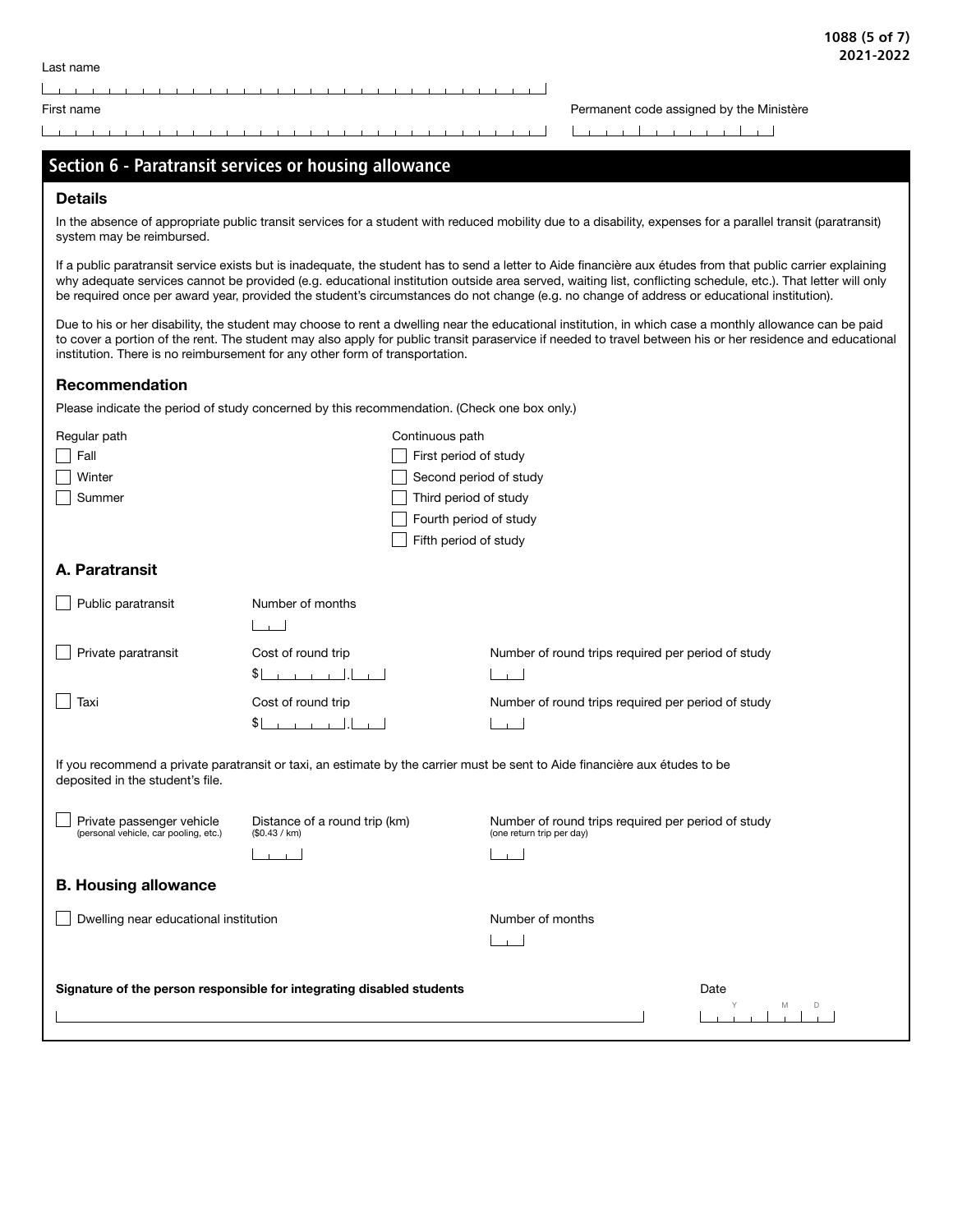the contract of the contract of the contract of the contract of the contract of

First name **Permanent code assigned by the Ministère Permanent code assigned by the Ministère** 

## <u> La característica de la característica de la característica de la característica de la característica de la c</u>

## Section 7 - Material resources

Expenses for material resources are reimbursed exclusively to students enrolled in a vocational training or adult education program, or who are pursuing studies at a non-subsidized private college or a university outside Québec. Students may receive reimbursement for adaptive material and for selected devices that compensate for a disability and which are required at home for study purposes. Excluded are items of furniture (chairs, tables, adapted beds, etc.), touch screen portable digital audio players (MP3, smartphones, etc.) or electronic tablets.

Note: If the material resources that you recommend are not part of the categories listed in this section, you must send us a letter explaining why the student requires that material to offset the effects of the disability and pursue his or her studies adequately. Aide financière aux études will evaluate those reasons and, if they are not considered valid, the reimbursement may be refused. Remember to write the expression *Special needs* and the student's permanent code in the upper right-hand corner of the letter.

## A. Adaptive equipment

## Details

## Specialized software

For example, software that enables students with a severe visual impairment to gain access to books in electronic form (e.g. XDI ) are reimbursed.

### **Consumables**

The cost of perishable material (e.g. NCR paper and photocopies) is reimbursed if that material is required for reading, note-taking and transcription services.

## Computer access device

Only substitutes or alternatives to a standard keyboard (e.g. keyboard with large letters), a standard mouse (e.g. mouth pointing device), and a standard screen (e.g. software to enlarge cursor or pointer) are reimbursed.

### Braille course material

Reproduction of course material on Braille paper or in electronic form is reimbursed.

## Recommendation

Please indicate the period of study concerned by this recommendation. (Check one box only.)

| Regular path            | Continuous path                                                       |                                                        |             |
|-------------------------|-----------------------------------------------------------------------|--------------------------------------------------------|-------------|
| Fall                    |                                                                       | First period of study                                  |             |
| Winter                  |                                                                       | Second period of study                                 |             |
| Summer                  |                                                                       | Third period of study                                  |             |
|                         |                                                                       | Fourth period of study                                 |             |
|                         |                                                                       | Fifth period of study                                  |             |
|                         |                                                                       |                                                        |             |
| <b>Material</b>         | Cost (tax included)                                                   | Items recommended (Indicate the name of the materials) |             |
| Specialized software    | $$1 \t1 \t1 \t1 \t1 \t1 \t1 \t1$                                      |                                                        |             |
|                         |                                                                       |                                                        |             |
|                         |                                                                       |                                                        |             |
| Consumables             |                                                                       |                                                        |             |
|                         | $$1 \t1 \t1 \t1 \t1 \t1$                                              |                                                        |             |
|                         |                                                                       |                                                        |             |
|                         |                                                                       |                                                        |             |
| Computer access device  | \$                                                                    |                                                        |             |
|                         |                                                                       |                                                        |             |
|                         |                                                                       |                                                        |             |
| Braille course material | \$                                                                    |                                                        |             |
| $\Box$ Paper            |                                                                       |                                                        |             |
| Electronic              |                                                                       |                                                        |             |
|                         |                                                                       |                                                        |             |
|                         | Signature of the person responsible for integrating disabled students |                                                        | Date        |
|                         |                                                                       |                                                        | Υ<br>M<br>D |
|                         |                                                                       |                                                        |             |